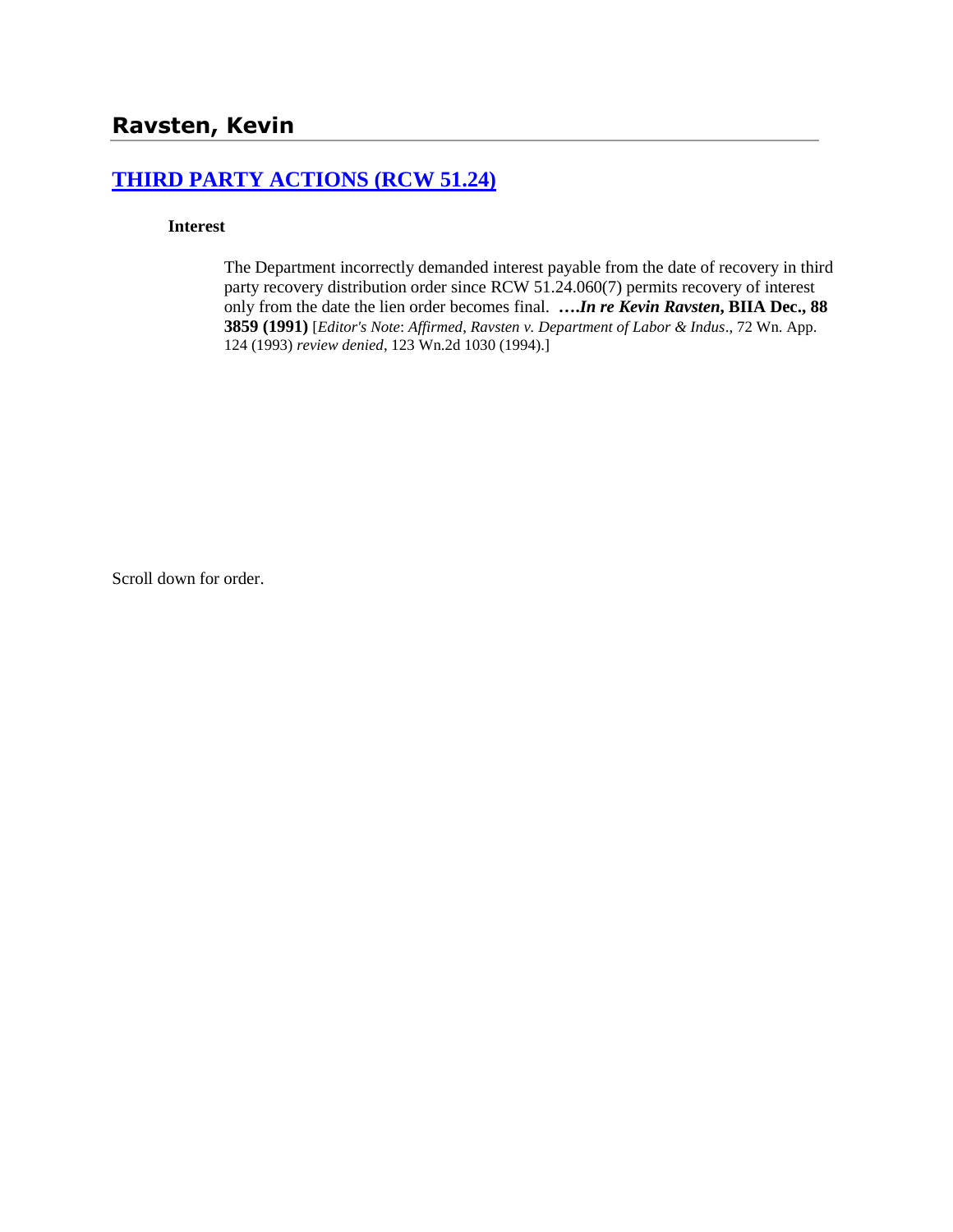#### **BEFORE THE BOARD OF INDUSTRIAL INSURANCE APPEALS STATE OF WASHINGTON**

**)**

**IN RE: KEVIN RAVSTEN ) DOCKET NO. 88 3859**

**CLAIM NO. H-124411 ) DECISION AND ORDER**

APPEARANCES:

Claimant, Kevin Ravsten, by Keefe Moote Law Offices, per Thomas P. Keefe and Kevin Keefe

Employer, Western Foam Pak, Inc., per None

Department of Labor and Industries, by The Attorney General, per G. Bruce Clement, Thornton Wilson, James S. Kallmer, and Beverly Norwood Goetz, Assistants

This is an appeal filed by the claimant, Kevin Ravsten, on October 6, 1988 from a third party proceeds distribution order of the Department of Labor and Industries dated August 8, 1988. The order states the claimant recovered \$1,100,113.05 and required distribution of settlement proceeds: (1) net share to attorney for fees and costs \$376,179.59; (2) net share to claimant \$633,972.00; and, (3) net share to Department \$89,961.46 plus interest from the date of recovery. The order declares a statutory Department lien in the amount of \$117,238.85 against the third party recovery and further states that the Department has paid the claimant and his attorney an amount of \$348,902.20 for fees and costs, leaving a balance of \$89,961.46 plus interest from the date of recovery due to the Department for which the order makes demand of the claimant. The order further directs that no benefits or compensation will be paid to or on behalf of the claimant until such time as the excess recovery totalling \$606,694.61 has been expended by the claimant for costs incurred as a result of conditions covered under the claim. **REVERSED AND REMANDED**.

# **PROCEDURAL AND EVIDENTIARY MATTERS**

Pursuant to RCW 51.52.104 and RCW 51.52.106, this matter is before the Board for review and decision on a timely Petition for Review filed by the claimant, Kevin Ravsten, to a Proposed Decision and Order issued on February 6, 1991 in which the order of the Department dated August 8, 1988 was reversed and the claim remanded to the Department with instruction to consider the costs of attendant care consistent with Findings of Fact made in the Proposed Decision and Order and to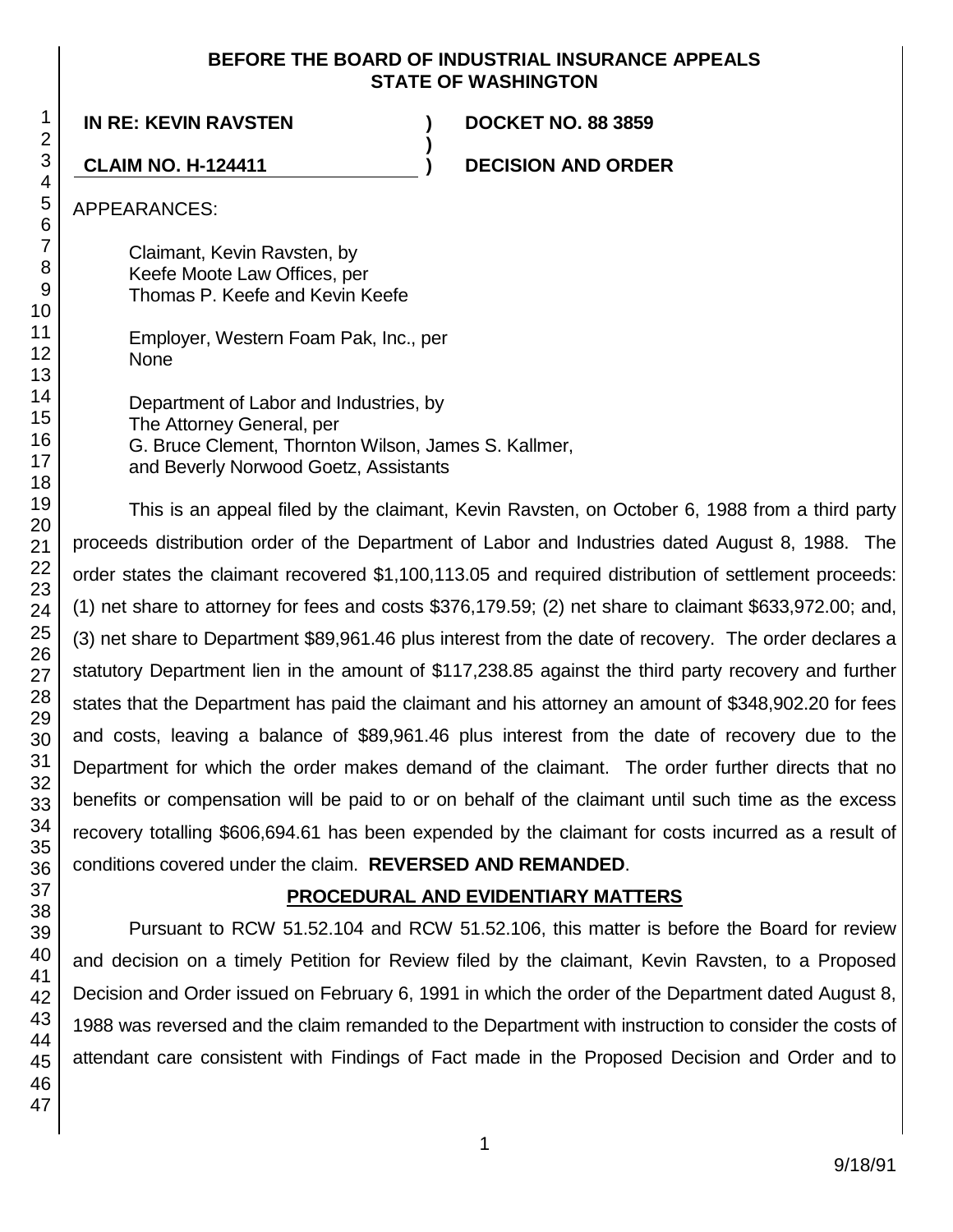recalculate benefits due to Mr. Ravsten within the meaning of RCW 51.24.060 and to take other action as authorized under the law.

The Board has reviewed the evidentiary rulings in the record of proceedings and finds that no prejudicial error was committed and said rulings are hereby affirmed.

### **DECISION**

The matter of third party proceeds distribution in Mr. Ravsten's claim has previously been before this Board and is the subject of Ravsten v. Dep't of Labor & Indus., 108 Wn.2d 143, 736 P.2d 265 (1987). The Supreme Court specifically approved of the Board's method of third party distribution calculation. 108 Wn.2d at 159. However, the court disagreed with the Board's finding that Mr. Ravsten had not shown entitlement to attendant care services under RCW 51.32.060, when considering benefits payable in this claim for purposes of calculating the Department's proportionate share of the third party action attorney's fees and costs. The court determined "[I]t is apparent that the time will come, if it has not already arrived, when attendant care will be required." 108 Wn.2d at 155. The court further determined that Mr. Ravsten had not established by competent testimony in that record the actual date upon which attendant care would be, or had become, necessary. The court thus remanded the matter in order that this determination and the projected costs of such care could be made, and the Department's proportionate share of third party action attorney's fees and costs be appropriately calculated.<sup>1</sup>

The present appeal before this Board is taken by Mr. Ravsten from the Department's third party proceeds distribution order issued after the Department's consideration of the matter again, pursuant to the court's remand in Ravsten, supra. We reject Mr. Ravsten's counsel's request that we involve ourselves in recalculating his third party action attorney's fees based upon evidence presented and legal argument made in the present appeal concerning past and future costs of Mr. Ravsten's attendant care. The present matter, as did the appeal considered by the Ravsten court, concerns only the amount of the Department's proportionate share of attorney's fees and costs incurred by Mr. Ravsten in obtaining the third party recovery. Counsel's attorney's fees for that recovery were

 At 108 Wn.2d at 155 the court indicated it was proper that the cause be remanded to the Department while, in contrast, later in the decision the court held "The cause is remanded for further proceedings before the Board ..." 108 Wn.2d at 160. In any event, the parties agreed on mandate in superior court that the matter should be remanded to the Department. The present appeal before this Board, then, is taken by Mr. Ravsten from the subsequent order of the Department after remand to the Department.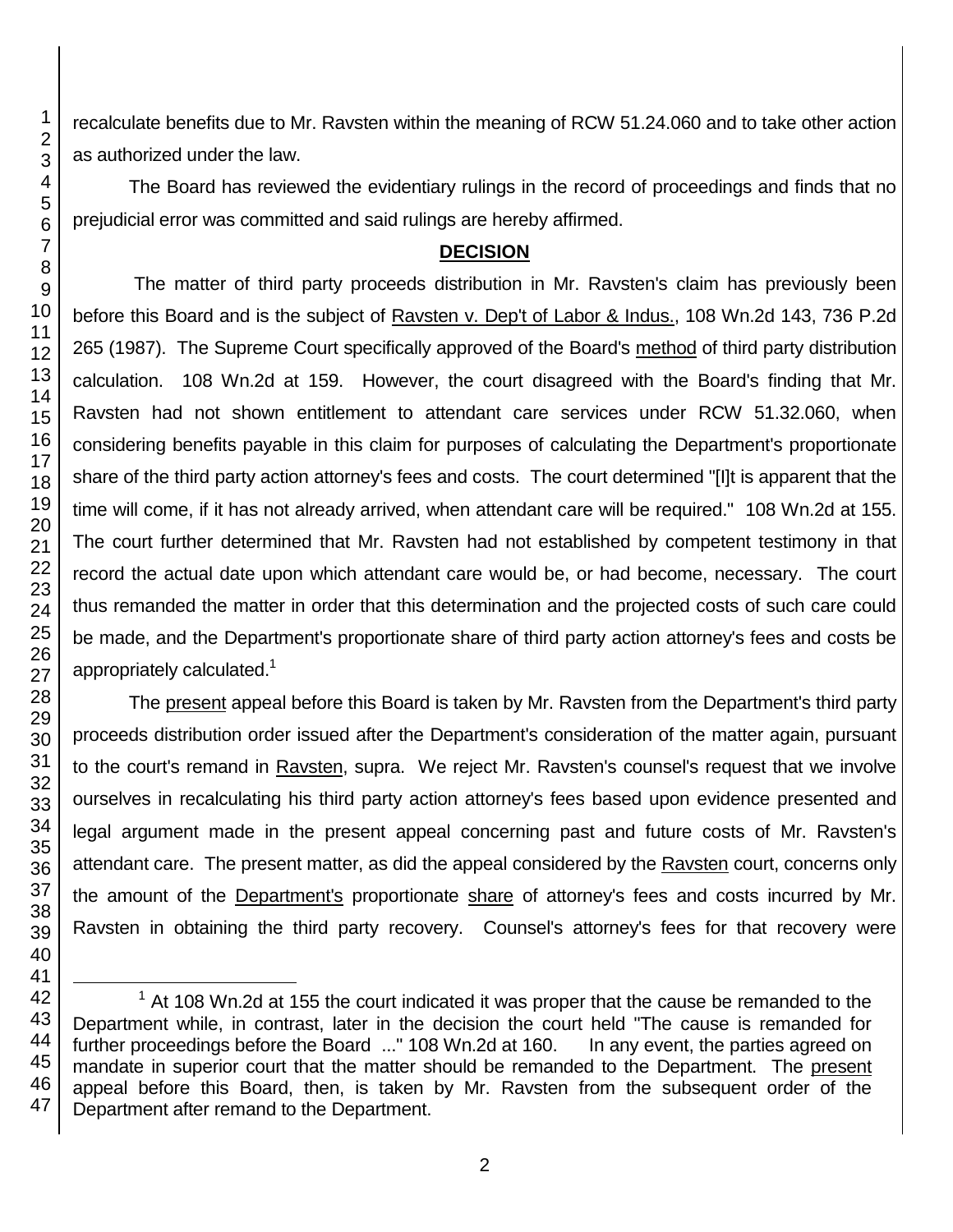previously determined by the Board and affirmed by the court as correct. Ravsten, 108 Wn.2d at 157-159. The cost, past and/or future, of attendant care in this claim has no bearing upon the amount of attorney's fees and costs incurred by Mr. Ravsten in his third party action. Rather, the cost of attendant care could have bearing only upon the Department's proportionate share of Mr. Ravsten's third party action attorney's fees and costs, as well-reflected in the Ravsten decision:

> . . . The Department recognizes that where an injured worker pursues a third party action and recovers, the Department is required to bear its proportionate share of attorney's fees and costs to the extent of the benefits paid or payable under RCW Title 51. In order to determine the benefits payable under RCW Title 51, there must be a projection of the benefits to which a claimant will be entitled in the future. The benefits payable cannot be computed, nor can the Department's proportionate share of attorney's fees and costs be computed until the date is established when attendant care will be required, as contemplated by RCW 51.32.060(14). Therefore, it is appropriate and proper that the cause be remanded to the Department for (a) the establishment of the date upon which attendant care will be required and (b) the duration of such care, based upon competent medical testimony.

Ravsten, 108 Wn.2d at 155-156 (Emphasis supplied).

For purposes of distribution of Mr. Ravsten's third party recovery, the costs of attendant care have now become moot because the Department's August 8, 1988 distribution order is premised upon, and accounts for, the Department paying 100% of Mr. Ravsten's attorney's fees and costs incurred in the third party action due to the recovery therein being a deficiency recovery under RCW 51.24.010 as in effect on February 17, 1977, which was the date of Mr. Ravsten's on-the-job injury by third parties. See, Raysten, supra, 108 Wn.2d at 144-145; and, Whalen v. Dep't of Labor & Indus., 35 Wn.App. 283, 286, 665 P.2d 1389 (1983).

"The questions the board may consider and decide are fixed by the order from which the appeal was taken (citations omitted) as limited by the issues raised by the notice of appeal." Lenk v. Dep't of Labor & Indus., 3 Wn.App. 977, 982, 478 P.2d 761 (1970). " . . . [A]lthough the evidence before the board might take a wide range, the board cannot enlarge the lawful scope of the proceedings, which is limited strictly to the issues raised by the notice of appeal. . . ." Brakus v. Dep't of Labor & Indus., 48 Wn.2d 218, 220, 292 P.2d 865 (1956). The Ravsten court, as we earlier indicated, made a final determination of the attorney's fees and costs related to the third party action. Since the Department has agreed and accounted for its payment of all of these fees and costs in its August 8, 1988 order, there was no need for our industrial appeals judge to consider evidence

1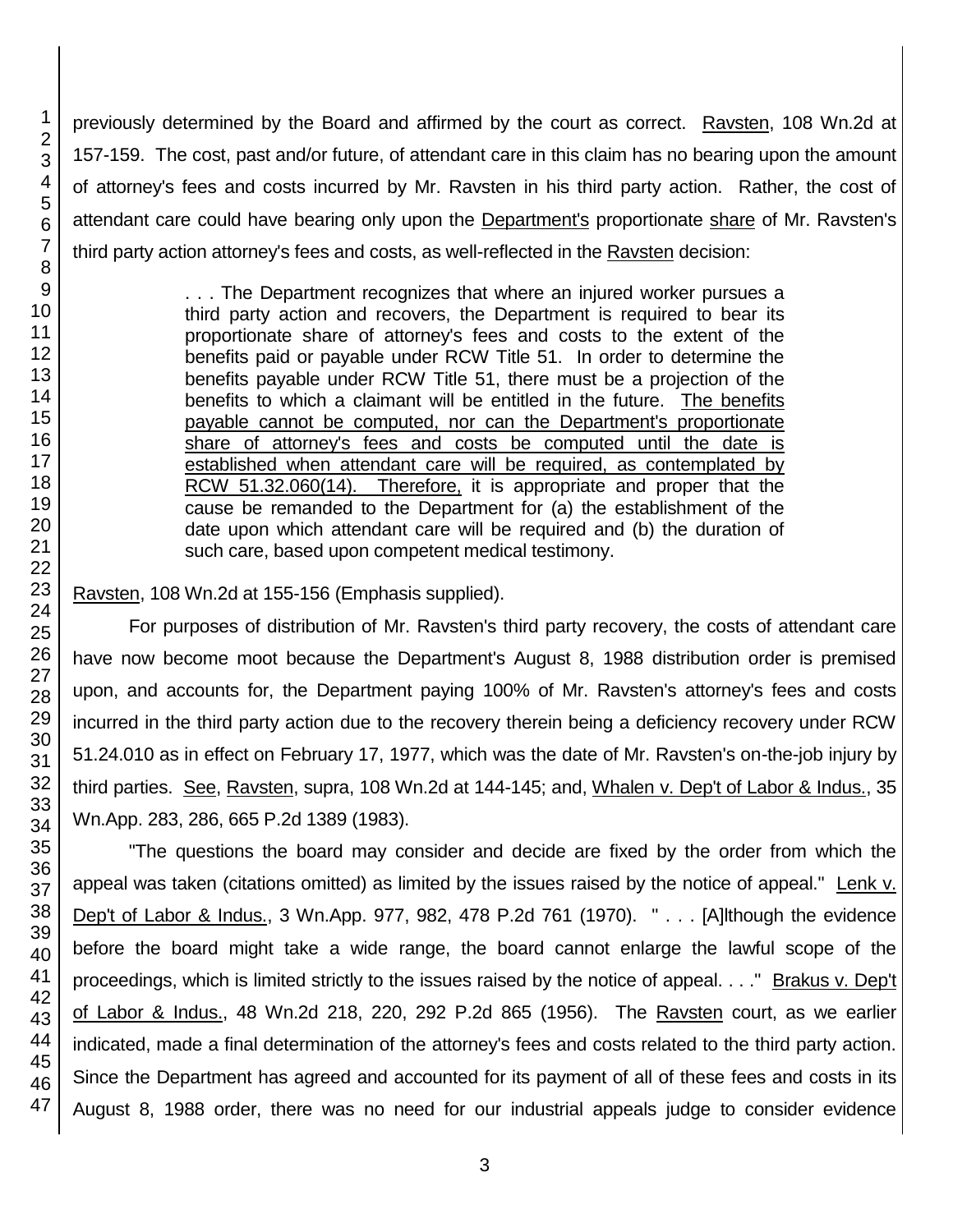1

concerning the cost of attendant care, past or future, nor was it appropriate to remand the matter to the Department with instructions to further consider such costs, as was done in the Proposed Decision and Order<sup>2</sup>

We do, however, find the Department's August 8, 1988 distribution order incorrect because the order makes demand upon Mr. Ravsten for interest "from the date of recovery" on the otherwise properly determined amount of \$89,961.46 reimbursable to the Department by Mr. Ravsten.<sup>3</sup> We do not know of any authority which would allow the Department to assess interest at this time on that amount. RCW 51.24.060(7) does allow the Department to file a warrant in superior court, which becomes a judgment of the court, in a sum representing the Department's unpaid lien stated in its order "plus interest accruing from the date the order became final". The Department's present

 $2$  We are mindful of potentially confusing language in the Ravsten decision:

We hold that the computation of attorney's fees is to be upon the present value of the total award to the claimant, including permanent attendant care when the need is established. An attorney is entitled to fees based upon benefits secured by the claimant which result from the attorney's efforts, but an attorney is not entitled to fees based upon benefits which would have been paid to the claimant in any event.

108 Wn.2d at 160 (Emphasis supplied). This language could appear to confuse attorney's fees for obtaining additional benefits from the Department with fees incurred in obtaining recovery from a third party. The two are entirely separate. This Board is involved in setting attorney's fees for the obtaining of additional benefits (such as attendant care services) only where such additional benefits are obtained "on appeal to the board". RCW 51.52.120(2). The Director of the Department of Labor and Industries, upon application, fixes reasonable fees for services before the Department. RCW 51.52.120(1). When additional relief is granted to a worker or beneficiary through appeal to the court, the court fixes the attorney's fee for such services. RCW 51.52.130. From our review of the Ravsten decision, it appears that Mr. Ravsten's right to attendant care (as an additional benefit) may have been established in the courts and it may be the case that the superior court would involve itself pursuant to the mandate in Ravsten, if necessary, to determine whether any additional fees are owing to counsel related directly to establishing the right to attendant care benefits. In any event, this is immaterial to the correctness of the Department's August 8, 1988 distribution order and otherwise falls outside the scope of this Board's authority in this appeal.

45 46 47 <sup>3</sup>An amount of \$89,961.46 is reimbursable to the Department due to the Department's lien of \$117,238.85 being reduced by \$27,277.39 which was the balance still owed by the Department for 100% of the third party action attorney's fees and costs in light of prior payments which the Department had made toward those attorney fees and costs. See, Third Party Recovery Worksheet, July 22, 1988, Exhibit No. 10.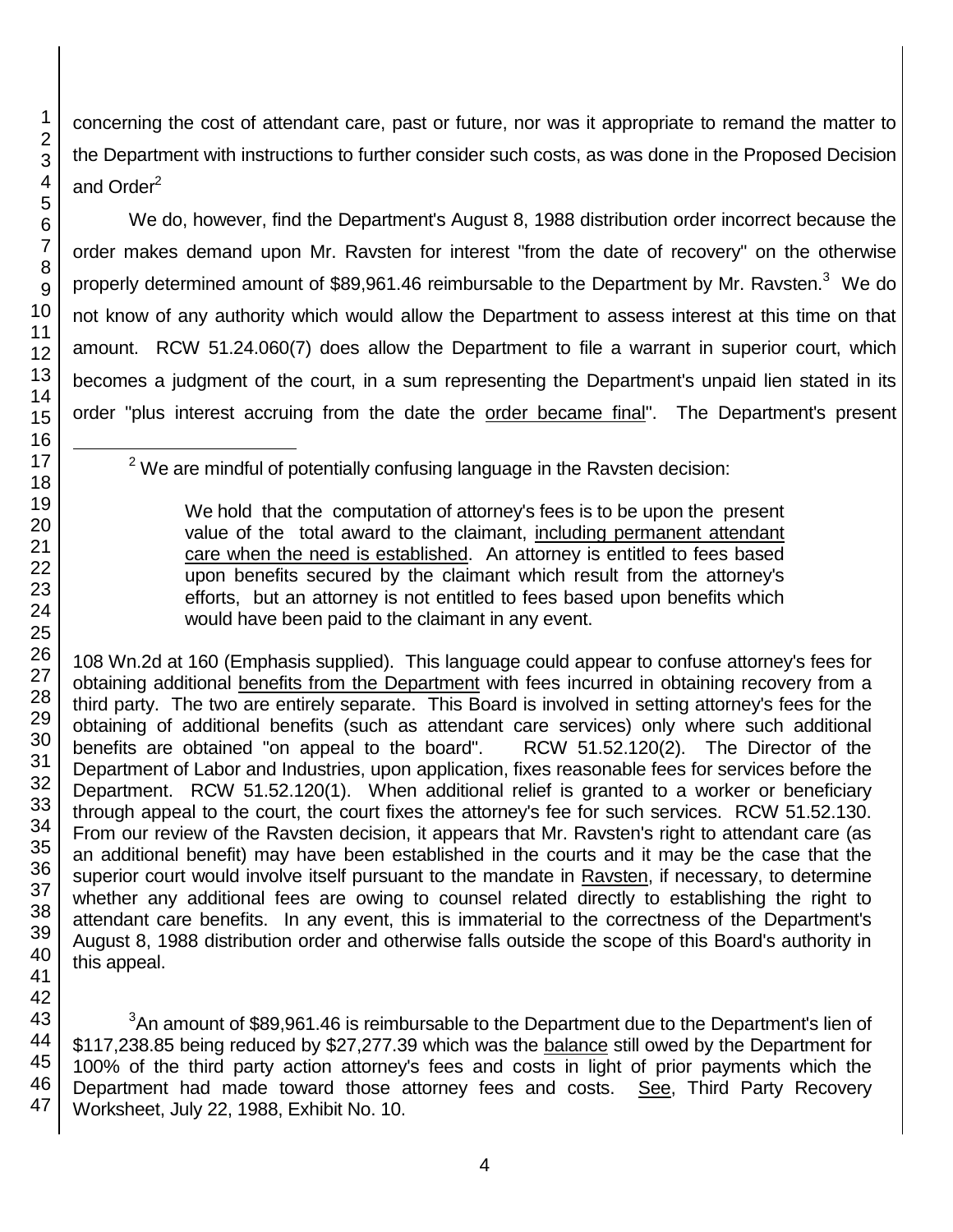distribution order, as was true of its prior distribution order, was appealed and has not become final. RCW 51.52.060; State ex rel Crabb v. Olinger, 191 Wash. 534, 538, 71 P.2d 545 (1937); Hunter v. Dep't of Labor & Indus., 190 Wash. 380, 388-389, 68 P.2d 224 (1937); and, In re Daniel Bauer, BIIA Dec., 47,841 (1977). The August 8, 1988 order is incorrect insofar as it makes demand for interest on the otherwise reimbursable amount.

We adopt from the Proposed Decision and Order Finding of Fact No. 1 and Conclusion of Law No. 1 and, in addition, make the following Conclusions of Law:

#### **CONCLUSIONS OF LAW**

- 2. The amount of attorney's fees and costs incurred by Mr. Ravsten in furtherance of making his third party recovery under RCW 51.24.010 as in effect February 17, 1977 was finally determined by the court in Ravsten v. Dep't of Labor & Indus., 108 Wn.2d 143, 736 P.2d 265 (1987). The amount of benefits paid and payable for attendant care under RCW 51.32.060 is not material to a determination of the Department's proportionate share of these third party action attorney's fees and costs because the Department is already paying 100% of the attorney's fees and costs due to the recovery being a deficiency recovery under RCW 51.24.010 as existing on the date of injury, February 17, 1977.
- 3. The Department's distribution order of August 8, 1988 did not become final, nor did any prior order of the Department claiming third party distribution reimbursement from Mr. Ravsten, and the Department, under RCW 51.24.060(7) or any prior or existing statute, lacks authority to charge interest to Mr. Ravsten on the reimbursable amount.
- 4. The order of the Department dated August 8, 1988 which determined the claimant recovered \$1,100,113.05 in a third party action and which directed distribution of proceeds: (1) net share to attorney for fees and costs \$376,179.59; (2) net share to claimant \$633,972.00; and, (3) net share to Department \$89,961.46 plus interest from the date of recovery, which declared a statutory lien for the sum of \$117,238.85 and which indicated the Department had paid the claimant and his attorney for fees and costs in the sum of \$348,902.20, leaving a balance of \$89,961.46 due the Department plus interest from the date of recovery and which made demand for \$89,961.46 plus interest from the date of recovery and which ordered that no benefits or compensation will be paid to or on behalf of the claimant until such time as the excess recovery totalling \$606,694.61 has been expended by the claimant for costs incurred as a result of the conditions covered under the claim, is incorrect and is reversed. The matter is remanded to the Department of Labor and Industries with directions to issue a new distribution order containing the same terms and provisions as contained in the order of August 8, 1988, but omitting therefrom the Department's claim for interest on the amount of \$89,961.46 reimbursable by Mr. Ravsten to the Department, i.e., omitting the phrase